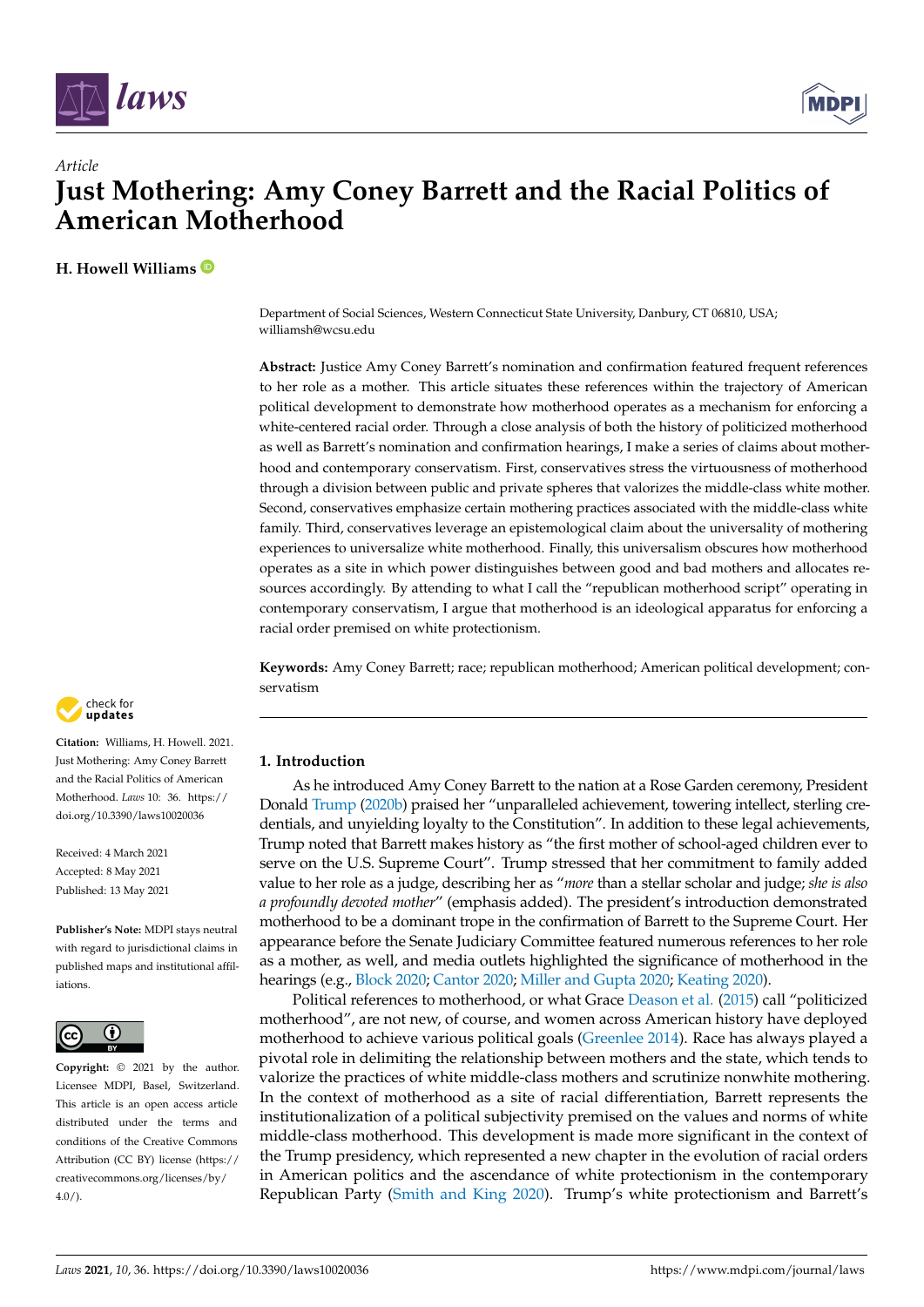motherhood politics are not coincidental phenomena; instead, we should regard them as co-constitutive. In what follows, I argue that white motherhood is an important ideological apparatus for enforcing a racial order premised on protecting whiteness from challenges posed by an increasingly racially diverse polity.

In this article, I attend to the racialized dynamics of Barrett's rise through a sustained engagement with motherhood in American political development. This analysis reveals how conservatives seek to institutionalize a white-centered racial order through what I call the "republican motherhood script". This script entails a set of interlocking claims about politicized white motherhood:

- First, white motherhood's political salience is premised on a moral claim about the virtuousness of mothering. Historically, "republican motherhood" provided an important source of political agency for some women, but only inasmuch as their mothering was deemed sufficiently virtuous and only in the context of mothering practices carried out within the home. "Virtuous" motherhood was always a racialized subjectivity, however, as the white heteronuclear family was associated with the values of good republican citizenship. Though articulated differently in specific historical contexts, the resultant racialized hierarchy of good and bad mothers has remained durable across time;
- Second, articulated through references to the quotidian aspects of homemaking and childrearing, politicized white motherhood deploys a domestic narrative that is grounded in the experiences of middle-class family life. Recalling the distinction between public and private spheres, such references seek to differentiate the acts of mothering from the less virtuous practices of political and economic activity. These references are selectively deployed to highlight the significance of practices such as loving and supporting children or household management while downplaying messier and more monotonous tasks, distancing white mothers from the activities traditionally associated with domestic laborers. Such references have the practical effect of erasing the experiences of people of color and working-class mothers for whom the domestic sphere has always been both a target of state surveillance as well as a site of coerced and/or wage labor;
- Third, politicized white motherhood entails an epistemological claim about the specific types of knowledge and ways of knowing derived from being a mother. The epistemological dimensions of motherhood stress a shared understanding of the nature of political problems and the most desirable solutions to them. Such references leverage the ubiquity of carework that has historically been assigned to women to create a shared grammar of domestic practices. To recall, however, domestic work has never been experienced by all women identically across history. As such, these epistemological claims reproduce the universality of white mothers' experiences and thereby marginalize the experiences of mothers from less privileged backgrounds;
- Finally, and following from these observations, universalized white motherhood operates as a modality of power that conceals itself as apolitical. The quotidian elements of mothering are presented as both more virtuous and less controversial than conventional politics. Based on a shared epistemology of motherhood ostensibly common to all mothers, though practically specific to white middle-class mothers, mothering practices are treated as outside of political debate. As generations of feminists have demonstrated, however, even the most mundane aspects of private life are racially coded, gendered, class-inflected, and therefore subject to political contestation.

Taken together, these claims deploy universalized motherhood as a political tool through which contemporary conservatives seek to entrench a white-centered racial order. In what follows, I trace the evolution of these dynamics through American political development before turning to a close reading of Amy Coney Barrett's confirmation. This analysis demonstrates how motherhood enacts the racial dynamics of modern American conservatism.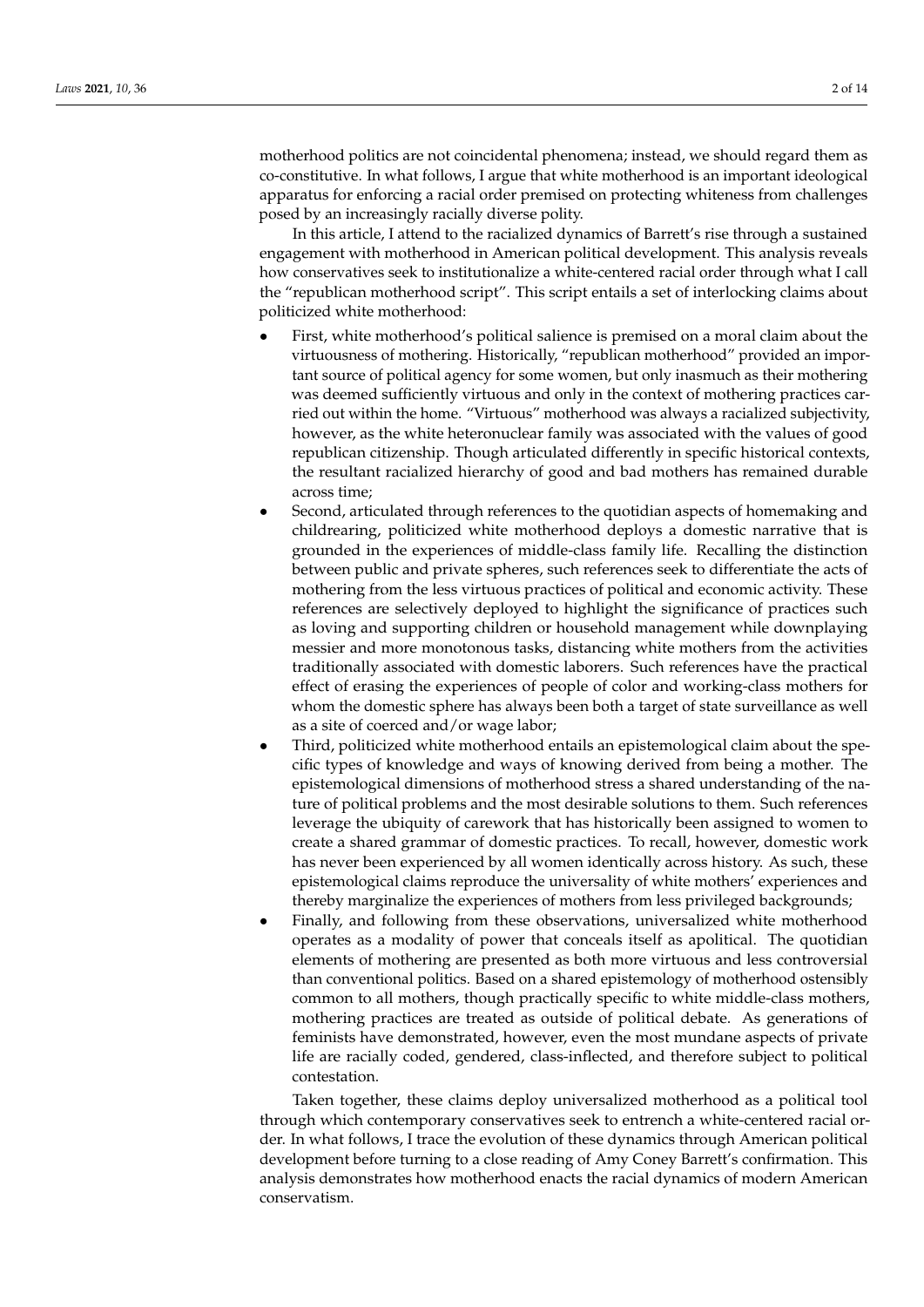## **2. Motherhood in American Political Development**

Motherhood's significance is an enduring feature of American politics, although the relationship between motherhood and the state has changed over time in response to economic, social, and cultural factors [\(Greenlee](#page-12-3) [2014\)](#page-12-3). As a body of scholarship specifically attuned to the dynamics of flux and stasis in the organization of the state, American political development (APD) provides important insights into the production of contemporary motherhood politics. Some scholars of APD underscore the centrality of race as an organizing principle in America's governing institutions, characterizing change as a result of competition between rival groups of policy coalitions held together by racial logics, or what [King and Smith](#page-12-4) [\(2005\)](#page-12-4) call "racial orders". A burgeoning subset of APD research has focused on the family as an institution at the center of organizing racial orders across time [\(Alphonso](#page-11-1) [2018;](#page-11-1) [Novkov and Nackenoff](#page-13-3) [2020;](#page-13-3) [Strach](#page-13-4) [2006\)](#page-13-4). Motherhood, being at once a prescriptive articulation of women's behavioral norms as well as a site of state policy intervention, is an important site for coalescing racial ideologies. Representing what Michael [Omi and Winant](#page-13-5) [\(2014,](#page-13-5) p. 125) call a "racial project" that is "simultaneously an interpretation, representation, or explanation of racial identities and meanings, and an effort to organize and distribute resources (economic, political, cultural) along particular racial lines", motherhood contributes to the coherence of racial categories by linking the signification of racial difference with the structural conditions of racially stratified life. Because these dynamics are historically contingent, the ideational content of motherhood politics shifts over time. Two broad sets of claims, or scripts, about the political significance of motherhood remain persistent across this historical variation, and these maternal scripts have emerged alongside and contributed to the coherence of racial orders.

#### *2.1. Republican Motherhood Script*

According to what I call the *republican* motherhood script, motherhood derives its political significance from women's proximity to future citizens, that is, American children. In the early days of the republic, leaders were concerned about promoting and protecting the civic virtue necessary to sustain a system of self-government, and women were seen as an ideal conduit for securing a virtuous future (male) citizenry [\(Vandenberg-Daves](#page-13-6) [2014\)](#page-13-6). Reformers developed institutions such as women's colleges that could support women in their roles as mothers and educators and help them to inculcate the values of "republican motherhood" [\(Kerber](#page-12-5) [1976\)](#page-12-5). Arising out of the need to find a political role for women that would not grant them full participation in political life, republican motherhood was a theory of political agency derived from women's familial responsibilities. Reformers stressed the importance of civic virtue among citizens but were wary of tasking a government body with the responsibility of civic education; an expansive government operation was anathema to the principles of self-government. Instead, private relations were seen as a more appropriate terrain for instilling virtue, and no institution was better suited for the task than the emerging bourgeois nuclear family. Her role within the family gave the mother a unique power to contribute to the longevity of the young nation. "Dedicated as she was to the nurture of public-spirited male citizens", Linda [Kerber](#page-12-6) [\(1980,](#page-12-6) p. 11) writes, the republican mother "guaranteed the steady infusion of virtue into the Republic". Not simply a passive, docile agent or servant to the patriarchal father, the republican mother held the key to the future of a virtuous citizenry.

By highlighting work performed within the home, the republican motherhood script reified the distinction between the public and private spheres. In the 19th century, Alexis de Tocqueville noted a prevailing public opinion that sought "to contain women within the restricted sphere of domestic business and duties and to forbid them to step beyond it" [\(De](#page-12-7) [Tocqueville](#page-12-7) [2003,](#page-12-7) p. 687). Women's magazines proliferated during this time, introducing women to the burgeoning science of good housekeeping. Religious teachings and popular culture stressed a woman's selfless love and devotion to God and family as her ultimate calling, contributing to what historians call the "cult of true womanhood" [\(Welter](#page-13-7) [1966\)](#page-13-7). This set of rules and norms kept women in the private sphere of the home by stressing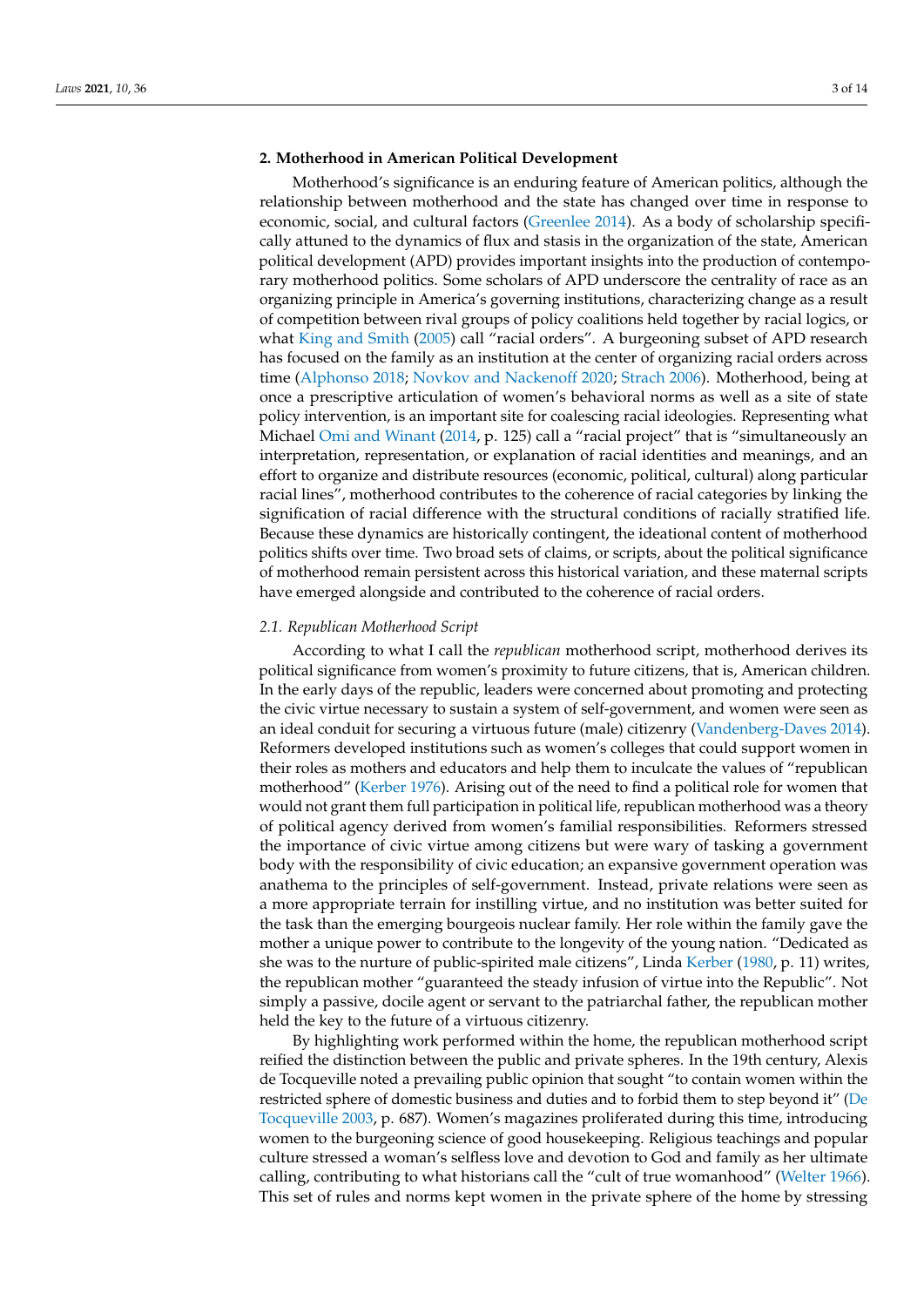domesticity and piety. Though she may never leave the home, Tocqueville wrote, and though she is "in certain respects very dependent within it, nowhere does she enjoy a higher status" (p. 700).

The Tocquevillian "higher status" conferred to women within the home was almost exclusively the province of white mothers, however, and the differences in how white and Black women experienced domesticity were drastic. The domestic tranquility of the white bourgeois home was the product of labor performed by people outside the nuclear family, often women of color, through either forced or menial wage labor. The ability to successfully manage the home as a site of economic activity was an important marker of middle- and upper-class white womanhood in the 19th century [\(Kerber](#page-12-6) [1980\)](#page-12-6). The monotonous tasks of homemaking (e.g., cleaning and wet nursing) featured less prominently and were frequently performed by enslaved or indentured servants in upperclass households [\(Jones](#page-12-8) [2010\)](#page-12-8). Particularly in the South, white motherhood provided a tool for enforcing racial divisions, and white slave-owning women used their roles as mothers to instruct their children on how to treat and punish enslaved people [\(Jones-Rogers](#page-12-9) [2019\)](#page-12-9). Contrary to the republican script's distinction between public and private life, "the home" was only a place of "privacy" for a select group of mostly white women whose homes evaded the surveilling eye of social and political regulation. For many other women across American history, the white home has not been a space separated from economic activity; it has been a racialized space in which economic activity is performed amid the threat of violence or deprivation. The republican script's division between public and private was thus meaningful only in the context of white family life, as non-white mothering was deemed insufficiently virtuous. As Hazel [Carby](#page-12-10) [\(1987,](#page-12-10) p. 20) notes, "two very different but interdependent codes of sexuality operated in the antebellum South, producing opposite definitions of motherhood and womanhood for white and black women[.]"

The disparities between white and Black mothers were not merely ideological; they also provided a legal rationale for enforcing inequality between white and Black families. [Alphonso and Bensel](#page-11-2) [\(2020\)](#page-11-2) examine the role of Antebellum Louisiana courts in enforcing the color line through family regulation. Because motherhood entails an irrefutable biological connection between parent and child, courts often looked to the physical features of a mother to determine a child's racial makeup. In so doing, Alphonso and Bensel (p. 111) argue, "the physicality of mothers was far more closely inscribed in physical constructions of racial identity based on descent and thus in the biological imagination of whiteness and blackness". Similarly, fears over interracial marriage shaped state institutions in the post-Reconstruction South [\(Novkov](#page-13-8) [2008\)](#page-13-8). While lawmakers gave passing glances to programs intended to "establish[] the integrity of black family units and encourag[e] blacks to form relationships that were separate from but structurally parallel to the private elements of white marriages, the principal focus in early litigation was to elevate and protect the white family as the cornerstone of the state", Julie Novkov writes (p. 24). Despite the multiple valences of racial orders, scholars of American political development agree that race was a crucial factor in determining which families deserved protection by the state and which deserved to be surveilled and disciplined [\(Novkov and Nackenoff](#page-13-3) [2020\)](#page-13-3). Said another way, the tension between white and Black mothering generated the racial difference it purported to explain.

The republican script contributed to the coherence of a white supremacist racial order in the 19th century. Prioritizing the mothering practices associated with the white bourgeois family entailed downplaying or erasing the domestic work performed by nonwhite and lower-class labor. The disparities between white and Black motherhood were not a byproduct of the prevailing racial system. Instead, they were a tool for upholding white superiority and Black subjugation.

#### *2.2. Materialist Motherhood Script*

Whereas republican motherhood prioritizes women's role in the home and reifies the divide between the public and private spheres, an alternative maternal script stresses the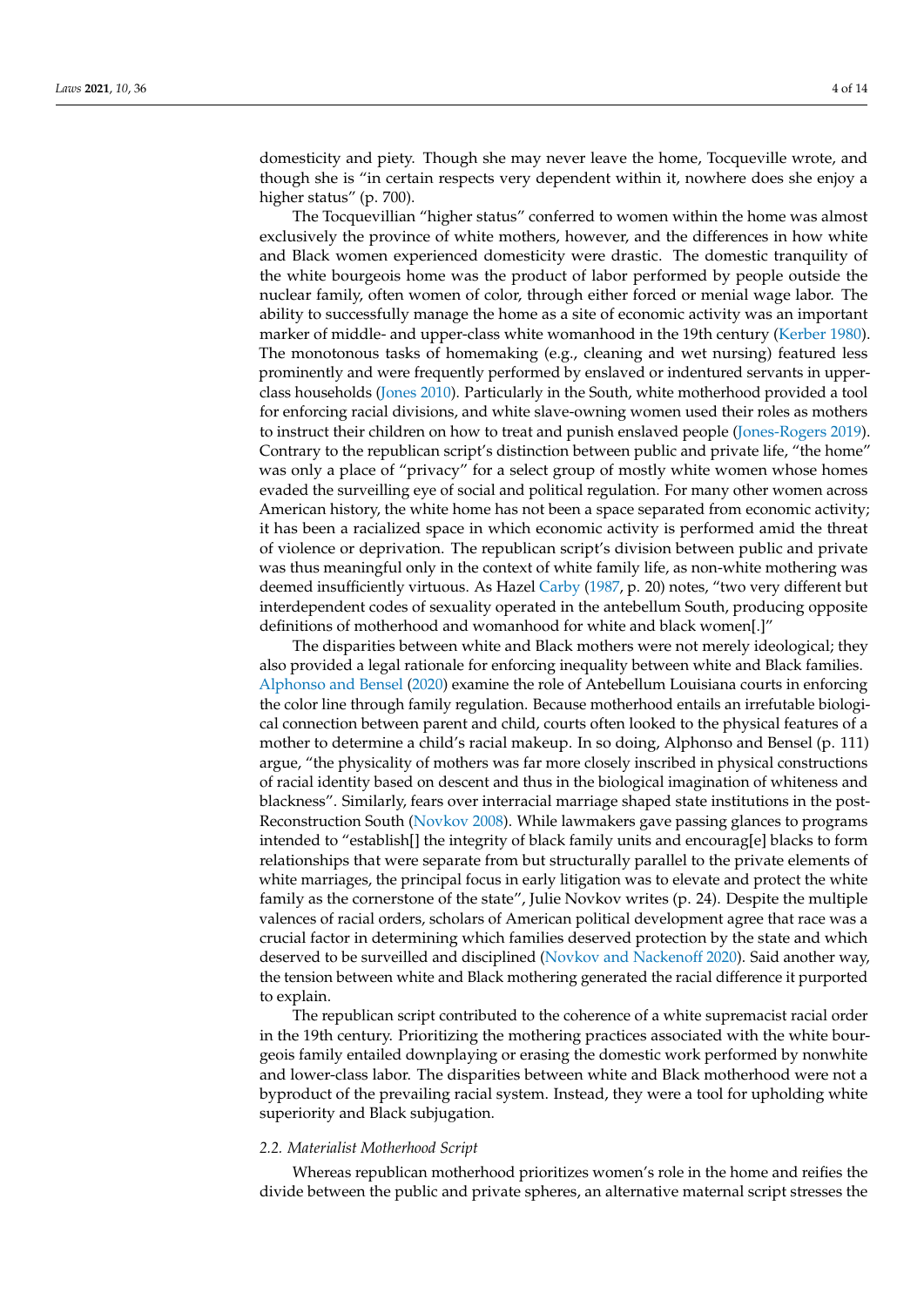importance of bringing "women's work" into the social world and transgressing separate spheres thinking. Because it seeks to improve the material conditions that shape social life, I refer to this as a *materialist* maternal script. Materialist scripts differ from republican scripts in how they account for and seek to address social problems. Rather than a crisis of virtue, the materialist script identifies unequal access to resources as a key driver of social inequality. The materialist script has been an important driver of progressive reforms and state building [\(Mink](#page-13-9) [1995;](#page-13-9) [Skocpol](#page-13-10) [1992\)](#page-13-10). Perhaps the clearest example of the materialist script in action was the settlement movement of the late 19th and early 20th centuries. Social reformers such as Lillian D. Wald and Jane Addams leveraged their roles as women to push for more progressive social policies. Faced with dramatic changes driven by industrialization, immigration, and urbanization, this generation of reformers rejected the notion that a woman's political role should be cordoned to domestic activities performed within the home. Instead, these domestic responsibilities provided a template for how women should bring about reform within the political sphere [\(Muncy](#page-13-11) [1991\)](#page-13-11). Known as "municipal housekeeping", this approach conceptualized the industrialized city as a home that required similar upkeep. Whereas the care for workers, children, and the infirm had previously been performed in the home, reformers sought to reimagine the American city as performing those functions. Wastewater treatment, mutual aid, safe working conditions, and building codes were just a few of the policies reformers presented as matters of good homemaking on an urban scale [\(Chadsey](#page-12-11) [1915\)](#page-12-11).

While the redistributive impulse animating the materialist script can be conducive to an egalitarian racial order, the history of the settlement movement demonstrates the limitations of pursuing racial equality through white motherhood politics. Figures such as Addams were cognizant of the deleterious impact of racism on American life, and the integrationism embodied by the settlement house provided a model for achieving an ethnically pluralist society. However, most settlement reformers were chiefly concerned with integrating newly arrived European immigrants, and most therefore turned a blind eye to the issues facing African Americans [\(Lasch-Quinn](#page-12-12) [1993\)](#page-12-12). Instead, as Elisabeth [Lasch-](#page-12-12)[Quinn](#page-12-12) [\(1993\)](#page-12-12) shows, it was the rise of mutual aid and community organizations among Black urban dwellers as well as interracial religious outreach programs that upheld the progressive promise of the settlement movement for Black families (see also [Higginbotham](#page-12-13) [1994\)](#page-12-13). Shut out of both the mainstream settlement movement and traditional political channels, elite Black women devised their own maternalist politics. Blending republican and materialist themes, they drew attention to the private sphere of childrearing as an important site for intervention while also underscoring the social nature of racial and economic inequality [\(Roberts](#page-13-12) [2004\)](#page-13-12). Numerous subsequent movements have featured calls for deeper state investment in public welfare and racial justice using a materialist script grounded in the experience of Black motherhood [\(Lawson](#page-12-14) [2018\)](#page-12-14).

The materialist script deploys motherhood to raise awareness of the material conditions affecting families and to push for better social programs that can improve those conditions. Materialist interventions in the early 20th century were important antecedents to the expansion of federal welfare, and they contributed to the uniquely maternalist nature of the American welfare state [\(Mink](#page-13-9) [1995;](#page-13-9) [Skocpol](#page-13-10) [1992\)](#page-13-10). As welfare became racialized and associated with Black single motherhood in the post-war era, however, a resurgent republican motherhood predicated on moral traditionalism and opposition to government civil rights programs sought to reassert the separation of public and private spheres.

#### **3. Motherhood in 20th-Century Conservatism**

Motherhood has played an important role in the development and durability of contemporary conservatism. In the post-war period, concern over liberalizing social norms fused with anti-communism and a defense of Americanism among American conservatives. Cold War anti-communism and opposition to feminist and civil rights advancements were instrumental factors in the emergence of a political ideology combining small-government liberalism with moral traditionalism. Historians of the New Right have demonstrated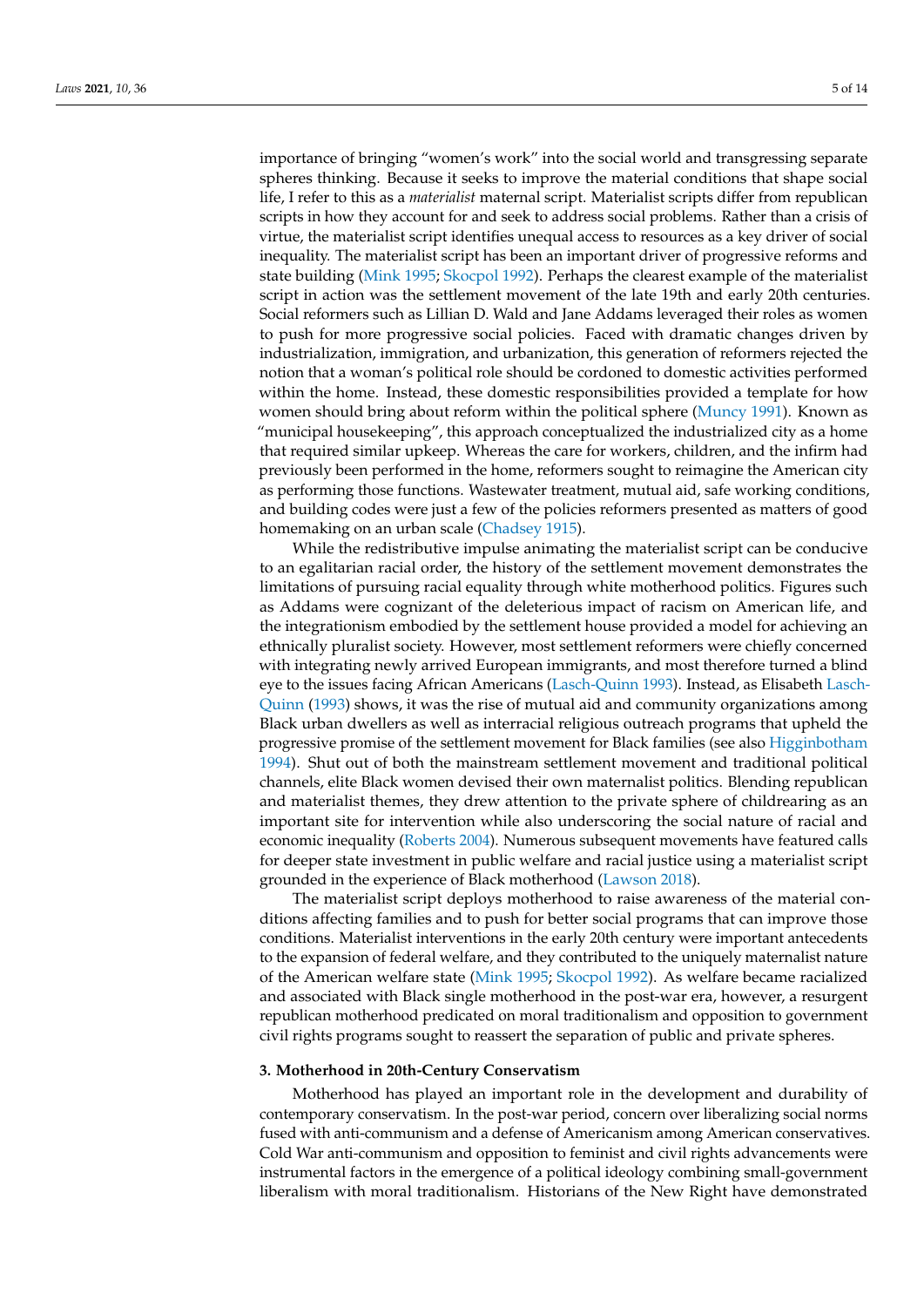how women at the grassroots played a pivotal role in the development of 20th-century conservatism [\(McRae](#page-12-15) [2018;](#page-12-15) [McGirr](#page-12-16) [2001;](#page-12-16) [Nickerson](#page-13-13) [2014;](#page-13-13) [Rymph](#page-13-14) [2006\)](#page-13-14). Conservative opposition to New Deal liberalism produced a reinvigorated republican motherhood script that was different from its 19th-century antecedent in important ways. First, this motherhood script was forced to contend with a changed landscape of gender roles and family life. Though ostensibly opposed to feminism, conservative women nonetheless benefited from some of the advancements achieved by women's liberation. Second, this dialog with feminism produced a republican script that redefined the contours of public and private life while simultaneously reifying the distinction between the two and valorizing the white middle-class family. Finally, conservative women articulated a new form of political agency through epistemological claims about the inherent affinity between motherhood and conservatism. These epistemological claims took the form of universalized appeals to *all* mothers, though they were grounded in the experiences of white middle-class family life.

White motherhood underwent important transformations in the mid-20th century. After entering the workforce during World War II, white women were encouraged to return to the home and care for their families. The rise of mass media and abundance of consumer goods contributed to a valorization of the white heteronuclear family in American popular culture [\(Friedan](#page-12-17) [2001\)](#page-12-17). At the same time, popular magazines featured profiles of women taking on a more public role as workers and community leaders [\(Meyerowitz](#page-12-18) [1993\)](#page-12-18). Although such cultural depictions rarely challenged traditional gender roles or heterosexual marriage, they demonstrated an evolving conception of domesticity in which women could navigate between the public and private spheres while still upholding their responsibilities to their families. This dynamic allowed the heteronuclear family, and women's role within it, to achieve a mythological status, revitalizing the cult of domesticity amid liberalizing expectations of women's roles outside the home. Conservative women responded to evolving standards of women's public lives by embracing their roles as traditional caregivers and homemakers [\(Rymph](#page-13-14) [2006\)](#page-13-14).

Women of color faced markedly different circumstances in the postwar era. Most importantly, while white working women posed a challenge to the cult of domesticity, women of color had always been an essential if undervalued component of the U.S. labor force. White families entered the middle class, buoyed by policies such as family wage standards and cheap mortgages [\(Katznelson](#page-12-19) [2006\)](#page-12-19). Left behind in crumbling cities after periods of white flight, families of color lacked many of the economic resources or educational opportunities of white families who decamped to suburbs. In his infamous 1965 report on the status of Black families, Daniel Patrick Moynihan portrayed the prevalence of single mothers in Black families as a "tangle of pathology". His report acknowledged the role of racism in impeding Black economic achievement, noting that "the Negro community has been forced into a matriarchal structure". The problem of Black single motherhood was that it was "so out of line with the rest of the American society" and therefore "seriously retards the progress of the group as a whole" [\(Moynihan](#page-13-15) [1965,](#page-13-15) p. 29). Though the historical legacy of the Moynihan Report is complex, its central thesis was that the challenges facing Black Americans were partially derived from Black mothers failing to achieve the status of the white stay-at-home mother [\(Geary](#page-12-20) [2015;](#page-12-20) [Patterson](#page-13-16) [2010\)](#page-13-16).

The emergence of the women's liberation movement in the 1960s created both tensions and opportunities for conservative white women. On the one hand, feminist opposition to women's traditional roles was in direct conflict with conservative women's embrace of those roles. Inspired by [Friedan](#page-12-17) [\(Friedan](#page-12-17) [2001\)](#page-12-17) *The Feminine Mystique*, women formed consciousness-raising groups to highlight the drudgery and monotony of postwar family life and the burdens placed on women to maintain the home. On the other hand, women's liberation opened opportunities for women to be more active in public life. The removal of barriers to women's political activism and the increasing prominence of women in public debate created possibilities for conservative women to deepen their engagement beyond traditional channels such as women's auxiliaries and coffee klatches. Phyllis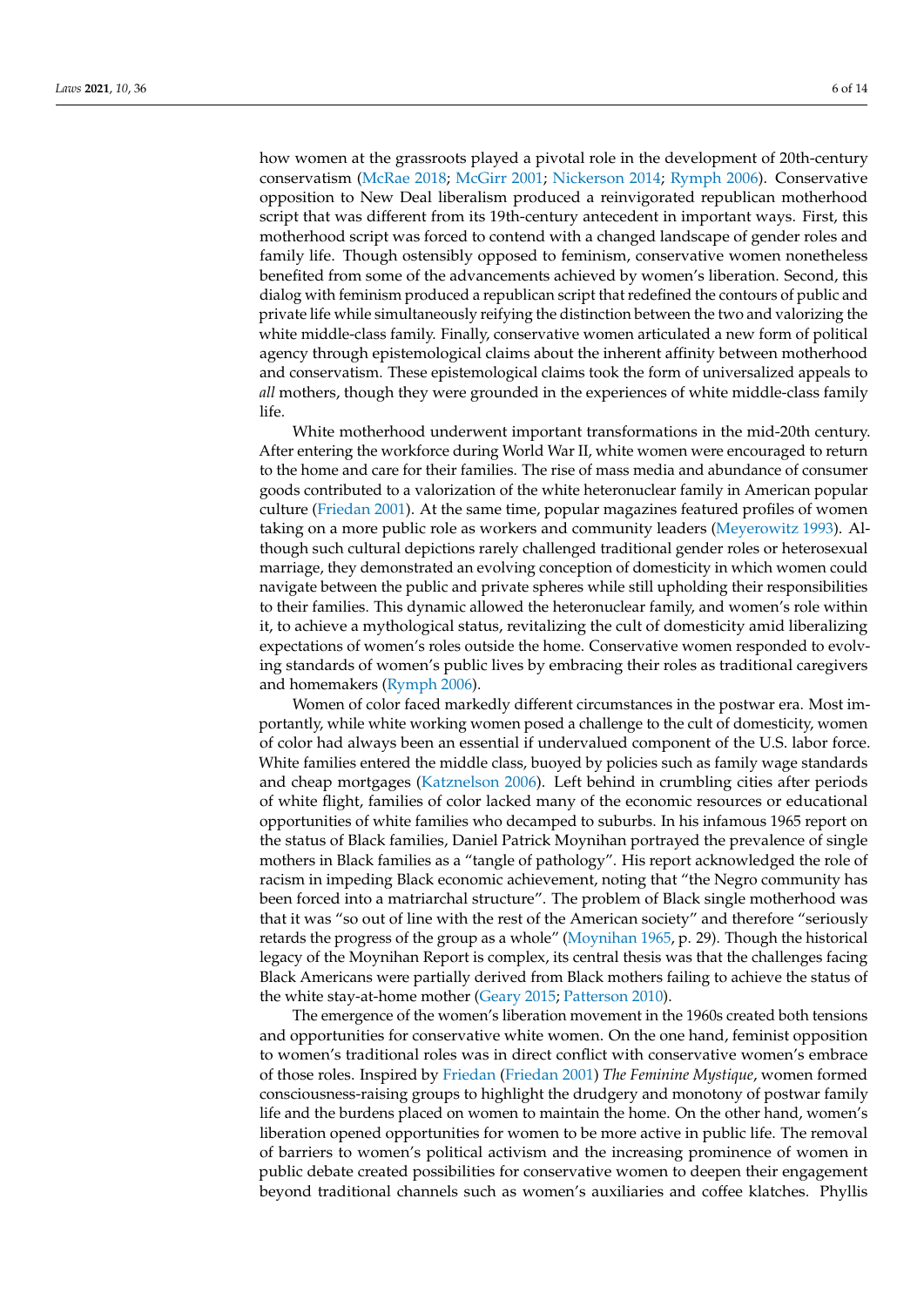Schlafly demonstrated the productive tension between conservatism and feminism, and her Stop ERA movement updated the republican motherhood script at a time when women became more politically influential [\(Critchlow](#page-12-21) [2005\)](#page-12-21). Despite her credentials and persistent presence in national politics, Schlafly treated political engagement as an extension of, rather than an alternative to, her responsibilities as a mother, and she would often begin public events by thanking her husband for letting her attend. She criticized the ERA as impeding on the rights of women as wives and mothers, often invoking her own experience as a mother in justifying her opposition. Schlafly thus leveraged a key contribution from the women's movement—the notion that personal life has political significance—in the service of decidedly anti-feminist political goals [\(Hemmer](#page-12-22) [2016\)](#page-12-22). The development of conservative motherhood politics underscores a persistent feature of the history of women's activism during this time period: women who opposed gender equality often made use of the tools provided by previous generations of feminist activism.

The confrontation between feminism and conservative motherhood added new dimensions to the republican motherhood script. The postwar return of the cult of domesticity deepened the significance of life in the private sphere. At the same time, however, women joined the workforce, went to college, and ran for office in increasing numbers. As more conservative women became active in public life, they renegotiated the dynamic between the public and private spheres. The private life of home and family took on new political prominence as a justification to reduce the size of government and protect the (white) family from governmental intrusion. For white parents opposing bussing as a remedy to racial segregation in the 1970s, for example, the problem was that the state infringed into the private sphere of family life and supplanted parents' wishes in how to raise their children. Though their activism had the practical effect of stunting racial progress, they articulated their position as defending the family against government overreach [\(Formisano](#page-12-23) [1991;](#page-12-23) [Lassiter](#page-12-24) [2006\)](#page-12-24). The division between the two spheres remained, but white women's agency within the home became more politically salient, and women's professional lives could be meaningfully separated from life within the family.

Conservative women at the grassroots became a more influential force in the Republican Party over the course of the 20th century. They developed a conception of women's agency grounded in family responsibilities that was also responsive to changing cultural norms about women's public role. The political salience of this new republican script derived from an epistemological claim about the generalizability of white mothering experiences. Epistemological claims about women's unique "standpoint" are a recurring feature of political and social theory (e.g., [Gilligan](#page-12-25) [1982;](#page-12-25) [Hartsock](#page-12-26) [1983;](#page-12-26) [Noddings](#page-13-17) [2002\)](#page-13-17). What sets the republican script's epistemological claims apart from other feminist theories of "maternal thinking" [\(Ruddick](#page-13-18) [1995\)](#page-13-18), however, is the specifically conservative worldview derived from being a mother. Whereas theorists like Sara [Ruddick](#page-13-18) [\(1995\)](#page-13-18) argued that mothering provides a model of a more egalitarian and peaceful world, conservative women portrayed motherhood as a necessary defense to shield the family unit from the immoral and corrupting ravages of economic and political life [\(Lasch](#page-12-27) [1977\)](#page-12-27). Policies such as shrinking the social safety net and deregulating the economy were presented as common-sense solutions shared by a wide cross section of mothers regardless of race or socioeconomic status. Speaking in public "as a mom" allowed conservative women to universalize their relatively privileged position as middle-class mothers.

The shift from the grassroots to the mainstream of the Republican Party culminated in the nomination of Sarah Palin as vice president in 2008. Palin deployed a firebrand maternalism akin to Schlafly premised on the notion that raising children predisposed mothers to conservative values [\(Greenlee](#page-12-28) [2010\)](#page-12-28). She characterized numerous social ills deriving from liberalism and the decline of the traditional heteronuclear family. For example, recalling the Moynihan report's claims that Black families suffered from a "tangle of pathology", she asserted that Hurricane Katrina "revealed a population of [Black] Americans dependent on government and incapacitated by the destruction of the American family" [\(Palin](#page-13-19) [2010,](#page-13-19) p. 114). Palin's "mama grizzly" campaign called for a "mom awakening" in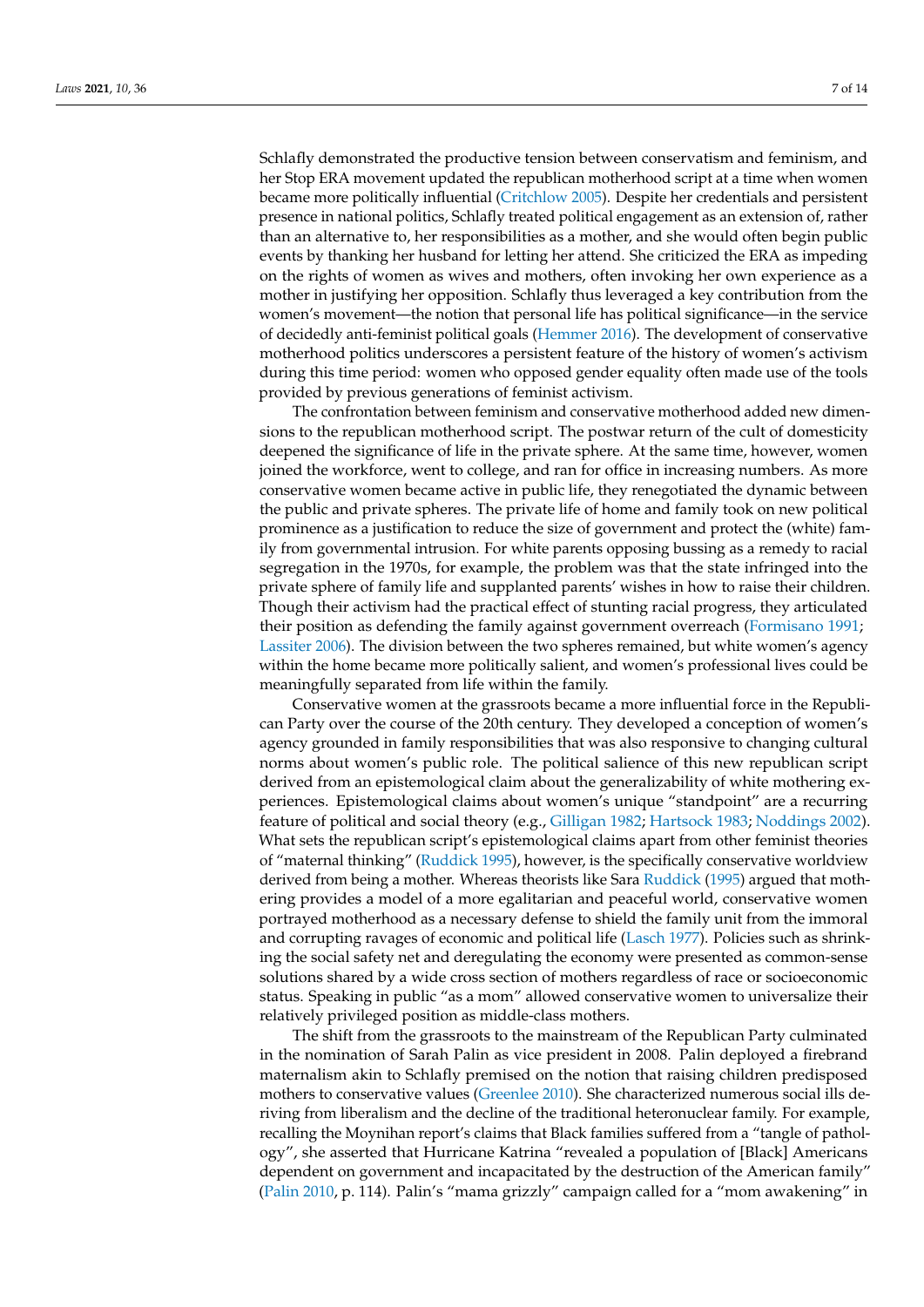the 2010 midterm elections to support conservative Republicans. In a video released amid the fervor of Tea Party opposition to the Obama administration, Palin characterized the epistemological claims undergirding conservative motherhood politics:

All across this country, women are standing up and speaking out for common sense solutions. These policies coming out of DC right now? This fundamental transformation of America? Well a lot of women, who are very concerned about their kids' future, are saying, "We don't like this fundamental transformation, and we're gonna do something about it." It seems like it's kind of a mom awakening in the last year and a half where women are rising up and saying, "No. We've had enough already". Because moms kind of just know when something's wrong. Here in Alaska, I always think of the mama grizzly bears rising up on their hind legs when somebody's coming to attack their cubs . . . . You thought pitbulls were tough? Well, you don't want to mess with the mama grizzlies. [\(Mama Grizzlies](#page-12-29) [2010\)](#page-12-29)

Palin successfully incorporated the republican motherhood script into the core principles of the Republican Party, and her rise demonstrated how the script had changed over the 20th century. Unlike Schlafly, [Palin](#page-13-19) [\(2010\)](#page-13-19) explicitly embraced feminism, or at least a version of feminism that stressed conservative principles such as formal (rather than substantive) equality between men and women. Her embrace of narrowly feminist discourse to support conservative causes was consistent with activism among conservative women's organizations that navigated the tension between feminism and conservatism [\(Schreiber](#page-13-20) [2008\)](#page-13-20). Palin's "mama grizzly" politics valorized white motherhood through universalized characterizations of mothering and criticisms of non-white families.

#### **4. A "Profoundly Devoted Mother" Joins the Court**

The political development explored in the previous sections demonstrates how motherhood became an important ideological apparatus for conservatives to secure a racial order premised on preserving the white heteronuclear family. The revised republican motherhood script featured prominently throughout the nomination and confirmation of Amy Coney Barrett. After Trump characterized Barrett as a "profoundly devoted mother", he described her family as "a core part of who Amy is. She opened her home and her heart, and adopted two beautiful children from Haiti. Her incredible bond with her youngest child, a son with Down Syndrome, is a true inspiration". He referred to each of Barrett's children by name, thanking them for "sharing your incredible mom with our country". When it was Barrett's turn, she reiterated the themes of motherhood and family. "While I am a judge", she said, "I'm better known back home as a room parent, carpool driver, and birthday party planner". In highlighting the tender and selfless aspects of Barrett's mothering, these comments underscored the centrality of virtue in the republican motherhood script. Seated at the front row, Barrett's family reinforced the message that the future justice would be guided by her role as a mother.

Barrett's nomination event previewed a recurring theme from her confirmation hearings, where senators repeatedly invoked her role as a mother in their questions. Male Republican Senators Lindsey Graham, Chuck Grassley, Mike Lee, and John Cornyn each opened their remarks with comments about Barrett's role as a mother to seven children. Senator Josh Hawley noted that her children, seated behind her during the hearing in a republican motherhood tableau, were behaving well, and he asked if Barrett and her husband could share parenting tips. The inclusion of Barrett's husband Jesse in discussions of parenting and family life demonstrated a shift in the republican script, as "responsible fathers" involved in raising children are increasingly associated with ideal heteronuclear family life [\(Williams](#page-13-21) [2017\)](#page-13-21). Co-parenting has become a new vehicle for fulfilling republican motherhood's charge of raising virtuous and self-sufficient children-as-future citizens, a category increasingly inclusive of girls as a result of feminist activism. When Senator John Kennedy asked, "Who does the laundry in your house?" Barrett replied that she and her husband were increasingly looking to their children to take responsibility for doing it themselves.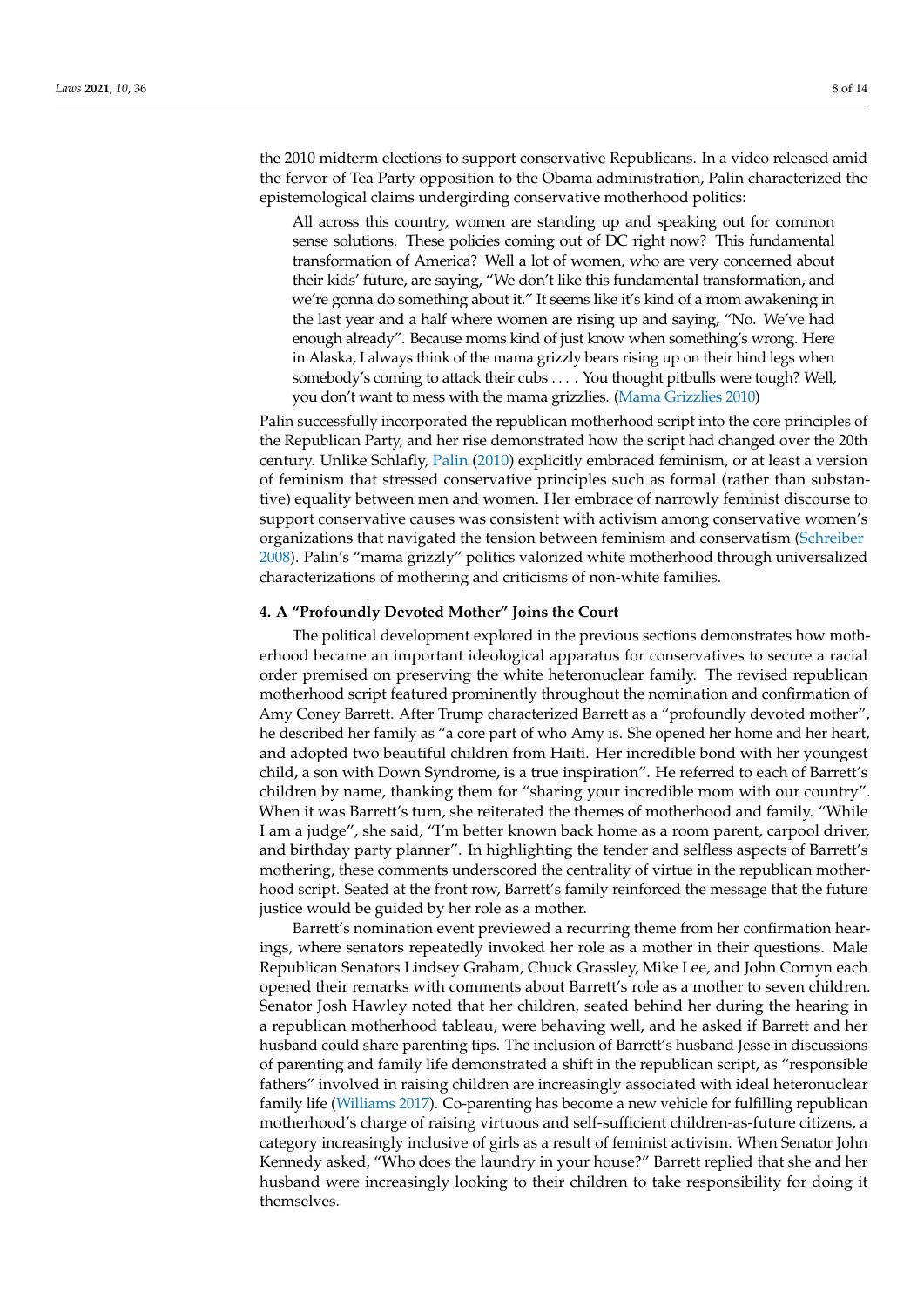In addition to shifting gender norms, the republican motherhood script has also accommodated evolving conceptions of mothers' professional roles. A debate persists as to whether working women can really "have it all", that is, a healthy home life and a fulfilling career [\(Szalai](#page-13-22) [2015\)](#page-13-22). Some feminists have updated the materialist motherhood script to call for more investment in the services women need to be active participants in the workforce, calls made more urgent by the impact of COVID-19 on women's labor force participation [\(Slaughter](#page-13-23) [2012;](#page-13-23) [Bateman and Ross](#page-11-3) [2020\)](#page-11-3). For conservative women, however, the tension between being a mother and a professional makes women better citizens. In the hearings, Senator Joni Ernst, one of two Republican women on the Senate Judiciary Committee, characterized Democratic concern over Barrett's judicial philosophy as reflective of an opposition to traditional gender roles and religious values. Democrats, Ernst said, believed that Barrett, "a working mother of seven with a strong record of professional and academic accomplishment, couldn't possibly respect the goals and desires of today's women[.]" Ernst concluded by saying that being a Supreme Court Justice "is what a mom can do". At the same time, Ernst praised the advancements in women's rights achieved by generations of feminist activism: "The great freedom of being an American woman is that we can decide how to build our lives, whom to marry, what kind of person we are, and where we want to go". This combination of praise for domesticity with a recognition of the advance of women's rights typifies the contemporary republican motherhood script. Barrett's confirmation hearing valorized the private sphere and stressed her professional life in the public sphere while at the same time reifying the distinction between the two.

Motherhood also allowed Barrett to address political controversies around race in personal terms. Her nomination followed a tumultuous summer of protests after Minneapolis police officer Derek Chauvin murdered George Floyd. In the Senate hearing, Senator Dick Durbin asked about the impact of the video of Floyd's murder. "As you might imagine, given that I have two Black children, that was very, very personal for my family", Barrett responded. She described the events as "very difficult" for her Black daughter and remembered weeping with her. Barrett also expressed sorrow that her daughter might have to one day discuss with her own son the dangers of police brutality. She then pivoted and said that Floyd's death was also difficult for her ten-year-old white daughter, too. Barrett described her children as having the "benefit of growing up in a cocoon where they have not yet experienced hatred or violence". In this exchange, Barrett used the republican script to traverse the complicated legacy of American racism by invoking her role as a mother to Black children. She commiserated with a Black mother who must have "the talk" about police brutality with her sons as well as with white mothers grappling with the gravity and ubiquity of white supremacy [\(Malone Gonzalez](#page-12-30) [2019\)](#page-12-30). At the same time, Barrett did not acknowledge her own positionality in contemporary debates and absolved herself of any personal responsibility to address white supremacy in her capacity as an agent of the state. "[While] I did share my personal experience and [am] very happy to discuss that the reaction our family had to the Gorge Floyd video", she said, "giving broader statements for making ... broader diagnosis about racism is ... beyond what I'm capable of doing as a judge". The racial dynamics of the updated republican motherhood script allowed Barrett to selectively deploy her role as a mother to Black children, imbuing their private conversations with political significance while eschewing a more materialist script that would call for programmatic state action to combat police brutality and white supremacy.

#### **5. The Constitutional Context of Universal White Motherhood**

On many occasions across her confirmation hearing, Barrett would not provide programmatic diagnoses of political problems in responses to senators' questions. Invoking her predecessor's refusal to speculate about hypotheticals in her own confirmation hearing, Barrett employed the "Ginsburg Rule" to avoid commenting on sensitive topics such as climate change and abortion.<sup>[1](#page-11-4)</sup> Beyond expressing support for judicial originalism and identifying a handful of cases she believed were correctly decided (she called the Court's 1954 decision in Brown v. Board of Education a "super precedent"), Barrett gave no hints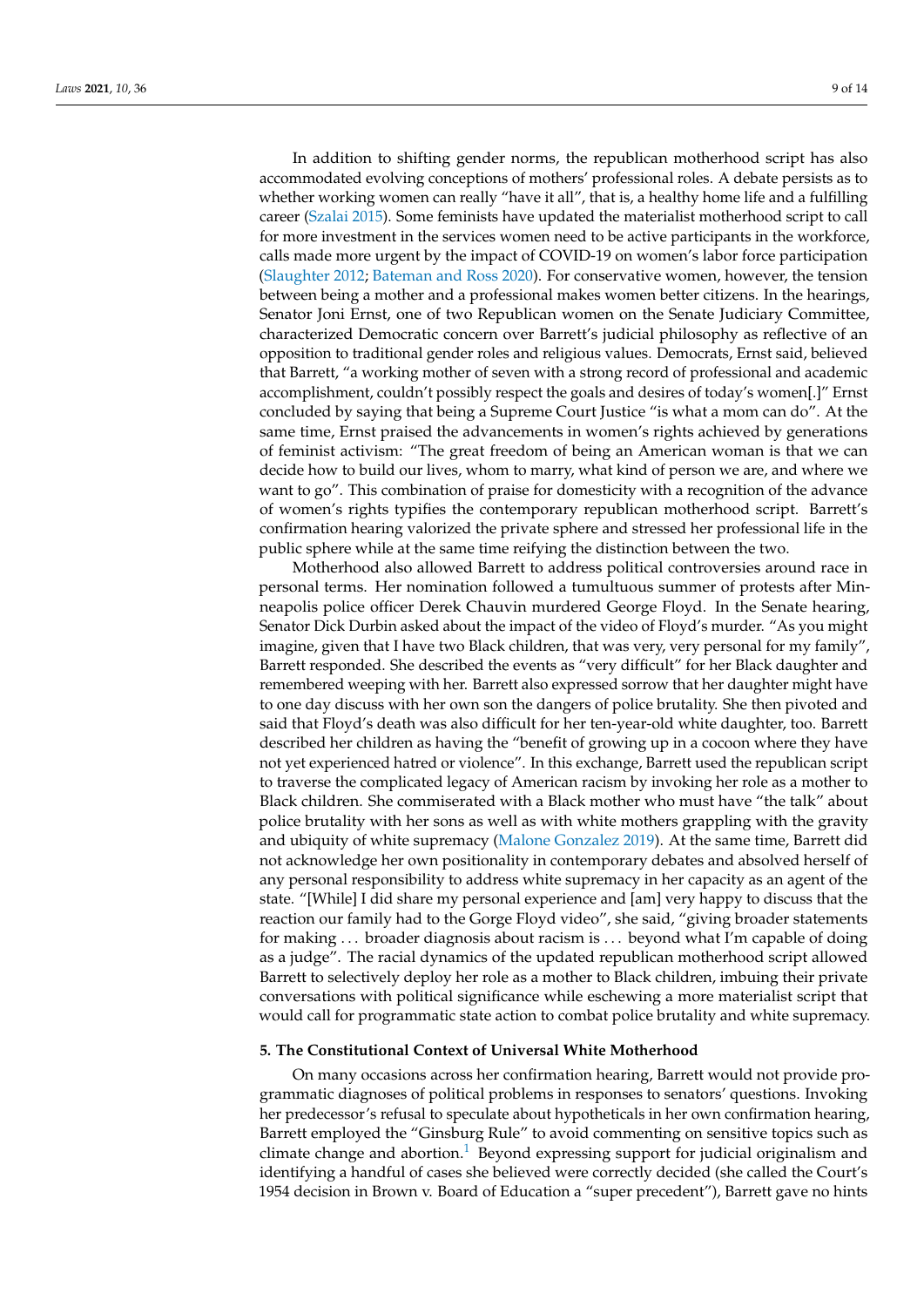as to how she would rule from the bench. The contrast between Barrett's reticence on policy matters and her candor in discussing motherhood and family life attests to the universality of white mothering in the republican motherhood script. Barrett recalled the history of white mothers' political engagement with the American state by positing that her life experiences were widely understood and generally legible.

Barrett's appeals to universal motherhood recall larger trends in conservative race jurisprudence over the last half century. As explicitly racist appeals lost political salience in the post-civil-rights era, conservative jurists adopted a logic of colorblindness to uphold a white-centered racial order [\(King and Smith](#page-12-4) [2005;](#page-12-4) [Haney-L](#page-12-31)ópez [2006\)](#page-12-31). Much as universalized motherhood glosses over the racial specificity that has been central to materialist motherhood scripts, colorblind jurisprudence pursues legal strategies that downplay racial difference. Such strategies hold that racially targeted affirmative action policies pose a challenge to the 14th Amendment's guarantee of equal protection and, therefore, deepen the racial tensions they intend to address. For example, in a concurring opinion in a 1995 case on preferential hiring for minority-owned firms, Justice Clarence Thomas identified a "moral [and] constitutional equivalence . . . between laws designed to subjugate a race and those that distribute benefits on the basis of race in order to foster some current notion of equality" [\(Adarand Constructors, Inc. v. Peña](#page-11-5) [1995,](#page-11-5) p. 240). Colorblindness entails a zero-sum conception of race in which the advancements of any particular racial group must, of necessity, come at the expense of another group, and efforts to remedy racial inequality are seen as unduly burdensome on white Americans.

Colorblindness as a conservative juridical philosophy, or what critical race theorists call "post-racial constitutionalism", rests on dual observations about race in contemporary America [\(Powell](#page-13-24) [2018\)](#page-13-24). First, the notion of a "post-racial" era in American politics asserts that racism is largely a historical phenomenon, or at least a phenomenon beyond the scope of contemporary state intervention. By portraying race in this way, post-racialism strategically minimizes the enduring significance of race as an organizing principle in America. As her comments about George Floyd indicate, Amy Coney Barrett sought to update the republican motherhood script as a white mother of Black children, bringing post-racialism into the white heteronuclear family. In the hearings, Barrett demonstrated how post-racialism "serves to reinstate an unchallenged white normativity" by describing each of her children in ways that underscored the racial divisions among them [\(Cho](#page-12-32) [2009,](#page-12-32) p. 1592). She described her white children's accomplishments and aspirations: one child "is a sophomore in college who just might follow her parents into a career in the law", another "shares her parents' love for the liberal arts", and a third "is smart, strong, and kind, and to our delight, he still loves watching movies with Mom and Dad". Her description of her two adopted children was markedly different:

Vivian came to us from Haiti. When she arrived, she was so weak that we were told she might never walk or talk normally. She now deadlifts as much as the male athletes at our gym, and I assure you that she has no trouble talking.... John Peter joined us shortly after the devastating earthquake in Haiti, and Jesse, who brought him home, still describes the shock on IP's face when he got off the plane in wintertime Chicago. Once that shock wore off, JP assumed the happy-go-lucky attitude that is still his signature trait.

Though she portrayed her family through a post-racial lens, she nonetheless distinguished between her children through racialized tropes. The immiserated conditions of the adopted children's birthplace were presented as constitutive elements of their personalities and therefore helped to portray the Barrett household as a haven. Describing her Black daughter deadlifting "as much as the male[s]" recalled historical associations of Black women with brute strength better suited for hard labor than domesticity. Barrett's attempts to portray motherhood as transcending the politics of race reinscribed racial difference instead.

The second element of post-racial constitutionalism relates to how government should respond to racial inequality. As opposed to affirmative action efforts that identify groups suffering harm and develop programs to remedy the harm, post-racial constitutionalism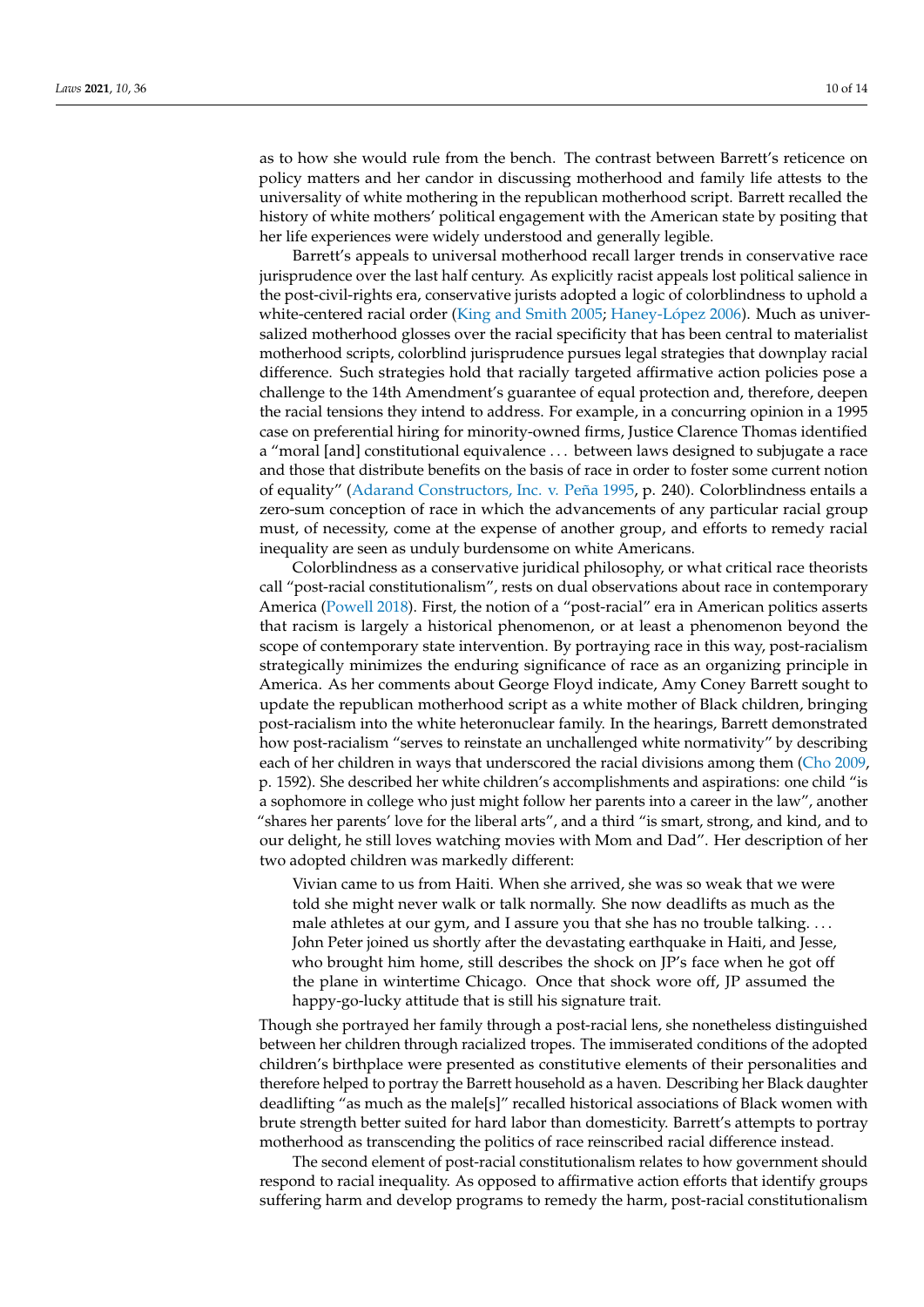stresses the need for facially neutral government programs that take no account of group identity. Known as proceduralism, this approach stresses the neutrality of the state in adjudicating racial discrimination. The outcomes of state action are fair only when and to the extent that the state enacts processes that remain neutral, which impedes the ability of nonwhite people to demonstrate structural discrimination [\(Powell](#page-13-24) [2018\)](#page-13-24). This emphasis on process has replaced a deeper engagement with the substantive content of rights and equality, substituting an analysis of structural racism with a preference for ostensibly neutral procedures. As Cedric Merlin [Powell](#page-13-24) [\(2018,](#page-13-24) p. 536) writes, "equal opportunity is essential to the legitimacy of the process, while race-conscious remedies or results should be avoided at all costs". According to this logic, "[t]he Constitution protects individuals, not racial groups; and, it protects equal opportunity not equal results, based on race".

Barrett demonstrated a commitment to proceduralism in her majority opinion in [Yafai v. Pompeo](#page-11-6) [\(2019\)](#page-11-6), deferring to immigration agency prerogative over the claims made by a Yemeni-American family. In that case, Mohshin Yafai, an American citizen, applied for a visa for his wife, Zahoor Ahmed. The visa was denied on the grounds that Ahmed had attempted to smuggle two sons into the United States, despite the couple providing evidence that the boys were dead. Upon reviewing the materials, a fraud prevention officer in the consulate ruled that Yafai and Ahmed "do not testify credibly, testify contradictorily, deny the existence of evidence, and otherwise cast doubt on the accuracy of their responses". In a 2-1 decision authored by Barrett, the Seventh Circuit upheld the visa rejection. Barrett's opinion was not based on the soundness of evidence; it was instead grounded in the doctrine of "consular nonreviewability", which "bars judicial review of visa decisions made by consular officials abroad". In order to overturn the rejection and be able to live together as a family, Yafai and Ahmed would have to demonstrate that the consular officer had acted in bad faith. Establishing bad faith entails alleging "that the consular official did not in good faith believe the information he had", and the couple failed to reach this difficult standard; the visa rejection was upheld. Though the reasons this couple elicited the consular officer's "concerns about the plaintiffs' credibility and contradictory testimony" remain unclear, their family narrative did not persuade Barrett to rule in their favor. By refusing to countenance the evidentiary claims made by Yafai and Ahmed, prioritizing instead the bureaucratic prerogative of the U.S. State Department, Barrett's opinion underscored how proceduralism authorizes the racially stratified operation of the federal state toward American families.

The republican motherhood script shares with post-racial constitutionalism an appeal to abstract universalism that entrenches the prevailing racial status quo. On a certain level, these generalizations are sensible, as they conform with political values such as fairness, equality of opportunity, and institutional rationality. In practice, however, deferring to universal tropes strategically elides the specific ways that people experience power imbalances. Failing to take into account race as an organizing principle in American politics inscribes whiteness as what George [Yancy](#page-13-25) [\(2016,](#page-13-25) pp. 19–20; emphasis in original) calls a "transcendental norm": "whiteness takes itself to be that which remains the *same* across a field of difference . . . [and] determines what is different without itself being defined by that system of difference". Just as post-racialism leaves white supremacy unchallenged, so too universalizing the experiences of white mothers obscures the racialized regulation of family life.

### **6. Conclusions**

President Trump's selection of Amy Coney Barrett to fill the seat of Ruth Bader Ginsburg was part of a political strategy to bring suburban women voters back to the Republican Party. In the closing days of the election, opinion polling revealed sagging support for Trump's re-election among college-educated white women [\(Conroy et al.](#page-12-33) [2020\)](#page-12-33). In response, Trump tapped into the racial logic of the republican motherhood script to drum up support from this crucial demographic using a phrase with a long history as a racial dog whistle: "law and order" [\(Haney-L](#page-12-34)ópez [2014\)](#page-12-34). Trump used protests against police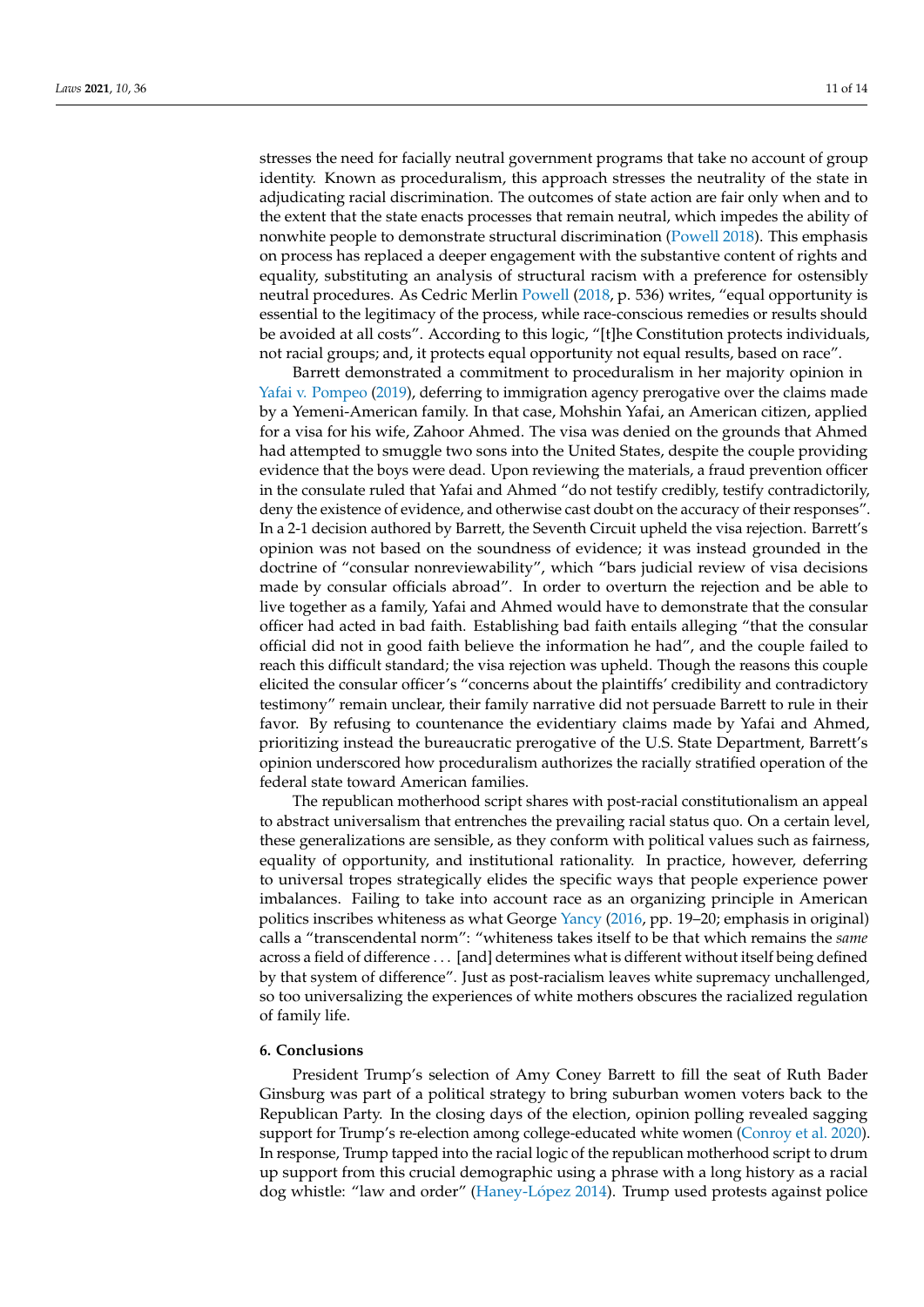brutality as evidence that American cities had fallen into chaos. In his speech accepting the Republican nomination, he painted a dark picture of "Democrat-run cities" full of "anarchists, agitators, rioters, looters, and flag-burners". He used cataclysmic rhetoric to stoke white suburban women's fears, claiming that Democrats "will demolish the suburbs" if they get into power. At a campaign stop, he made his appeals to these voters explicit: "Suburban women, will you please like me?" [\(Trump](#page-13-26) [2020a\)](#page-13-26).

Trump's "law and order" appeals to suburban women and Amy Coney Barrett's repeated references to motherhood shared a common political goal: upholding the prevailing, white-centered racial order. The political development of motherhood and race in America demonstrates how maternal rhetoric operates as an ideological mechanism for cohering and enforcing a racial order predicated on enshrining the white heteronuclear family. Rather than taking place "outside" politics in the mythical private sphere, motherhood is itself a site for regulating the politics of race in the material reality of day-to-day life. It describes an operation of power that distinguishes good and bad mothers and allocates resources accordingly. Attending to the political development of motherhood over time can help to demystify the processes through which family continues to structure race in America. It may also contribute to the salience of alternative materialist scripts that can help to improve the lives of American families.

**Funding:** This research received no external funding

**Institutional Review Board Statement:** Not applicable.

**Informed Consent Statement:** Not applicable.

**Data Availability Statement:** Not applicable.

**Acknowledgments:** The author would like to thank Alison Gash for editing and coordinating this special issue and three anonymous reviewers for their generous feedback. Thanks also to Chelsea Ebin, J. Ricky Price, Jack Vimo, and the participants at the 2021 American Politics Group annual conference at the University of Kent (UK) for their comments on an earlier draft of this article.

**Conflicts of Interest:** The author declares no conflict of interest.

#### **Notes**

<span id="page-11-4"></span><sup>1</sup> At her confirmation, Justice Ginsburg's said she "can offer no forecasts, no hints for that would show not only disregard for the specifics of the particular case, it would display disdain for the entire judicial process." The so-called "Ginsburg Rule" is regularly invoked in Senate confirmation hearings. The eponymous source of the "rule" did not originate the concept, however, and it is currently more frequently invoked as a way to avoid going on the record on issues that the Court might decide [\(Ringhand and Collings](#page-13-27) [2018\)](#page-13-27).

## **References**

#### **Cases**

<span id="page-11-6"></span><span id="page-11-5"></span>Adarand Constructors, Inc. v. Peña. 1995. 515 U.S. 200. Yafai v. Pompeo. 2019. No. 18-1205 (7th Cir. 2019).

#### **Other Sources**

- <span id="page-11-1"></span>Alphonso, Gwendoline. 2018. *Polarized Families, Polarized Parties: Contesting Values and Economics in American Politics*. Philadelphia: University of Pennsylvania Press.
- <span id="page-11-2"></span>Alphonso, Gwendoline, and Richard Bensel. 2020. The Legal Construction of Motherhood and Paternity: Interracial Unions and the Color Line in Antebellum Louisiana. In *Stating the Family: New Directions in the Study of American Politics*. Edited by Julie Novkov and Carol Nackenoff. Lawrence, KY: University Press of Kansas, pp. 97–126.
- <span id="page-11-3"></span>Bateman, Nicole, and Martha Ross. 2020. *Why Has COVID-19 Been Especially Harmful for Working Women?* Washington, DC: Brookings Institute, Available online: [https://www.brookings.edu/essay/why-has-covid-19-been-especially-harmful-for](https://www.brookings.edu/essay/why-has-covid-19-been-especially-harmful-for-working-women/)[working-women/](https://www.brookings.edu/essay/why-has-covid-19-been-especially-harmful-for-working-women/) (accessed on 15 February 2021).
- <span id="page-11-0"></span>Block, Melissa. 2020. The Politics at Play in Judge Amy Coney Barrett's Confirmation Hearings. *National Public Radio*. October 14. Available online: [https://www.npr.org/2020/10/09/922185750/the-politics-at-play-in-judge-amy-coney-barretts-confirmation](https://www.npr.org/2020/10/09/922185750/the-politics-at-play-in-judge-amy-coney-barretts-confirmation-hearings)[hearings](https://www.npr.org/2020/10/09/922185750/the-politics-at-play-in-judge-amy-coney-barretts-confirmation-hearings) (accessed on 15 February 2021).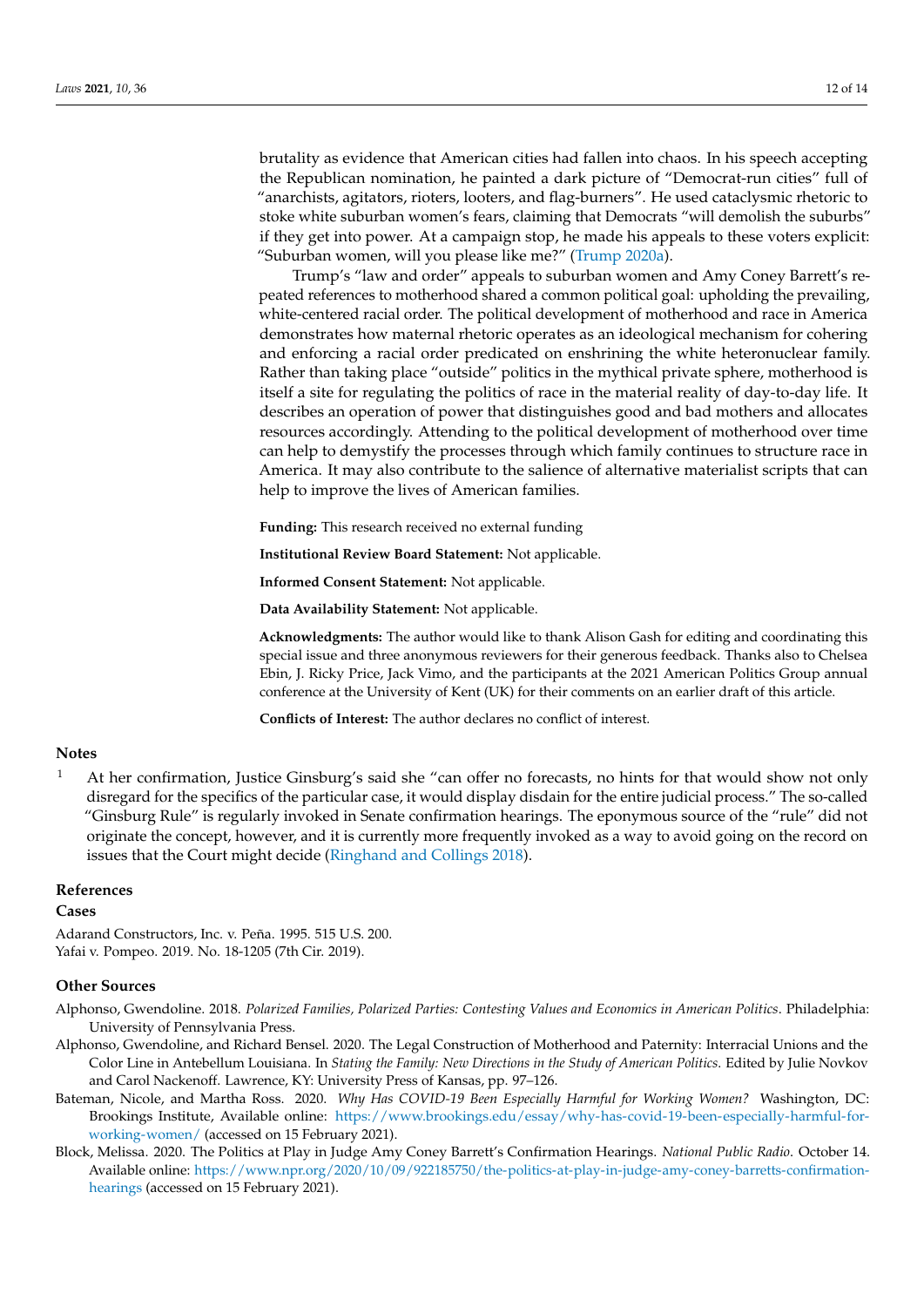- <span id="page-12-0"></span>Cantor, Julie. 2020. The 'Mominee': Supreme Expectations and Gender Bias in Amy Coney Barrett's Confirmation. *The National Law Journal*. October 26. Available online: [https://www.law.com/nationallawjournal/2020/10/26/the-mominee-supreme](https://www.law.com/nationallawjournal/2020/10/26/the-mominee-supreme-expectations-and-gender-bias-in-amy-coney-barretts-confirmation/)[expectations-and-gender-bias-in-amy-coney-barretts-confirmation/](https://www.law.com/nationallawjournal/2020/10/26/the-mominee-supreme-expectations-and-gender-bias-in-amy-coney-barretts-confirmation/) (accessed on 15 February 2021).
- <span id="page-12-11"></span><span id="page-12-10"></span>Carby, Hazel. 1987. *Reconstructing Womanhood: The Emergence of the Afro-American Woman Novelist*. Oxford: Oxford University Press. Chadsey, Mildred. 1915. Municipal Housekeeping. *The Journal of Home Economics* 7: 53–59.

<span id="page-12-32"></span>Cho, Sumi. 2009. Post-Racialism. *Iowa Law Review* 94: 1589–645.

<span id="page-12-33"></span>Conroy, Meredith, Amelia Thomson-DeVeaux, and Erin Cassese. 2020. Why Trump Is Losing White Suburban Women? *FiveThirtyEight.* Available online: <https://fivethirtyeight.com/features/why-trump-is-losing-white-suburban-women/> (accessed on 15 February 2021).

<span id="page-12-21"></span>Critchlow, Donald T. 2005. *Phyllis Schlafly and Grassroots Conservatism: A Woman's Crusade*. Princeton: Princeton University Press.

- <span id="page-12-7"></span>De Tocqueville, Alexis. 2003. *Democracy in America: And Two Essays on America*. London: Penguin Books Limited.
- <span id="page-12-2"></span>Deason, Grace, Jill S. Greenlee, and Carrie A. Langner. 2015. Mothers on the Campaign Trail: Implications of Politicized Motherhood for Women in Politics. *Politics, Groups, and Identities* 3: 133–48. [\[CrossRef\]](http://doi.org/10.1080/21565503.2014.992792)
- <span id="page-12-23"></span>Formisano, Ronald P. 1991. *Boston against Busing: Race, Class, and Ethnicity in the 1960s and 1970s*. Chapel Hill: University of North Carolina Press.
- <span id="page-12-17"></span>Friedan, Betty. 2001. *The Feminine Mystique*. New York: W. W. Norton, First publish in 1963.
- <span id="page-12-20"></span>Geary, Daniel. 2015. *Beyond Civil Rights: The Moynihan Report and Its Legacy*. Philadelphia: University of Pennsylvania Press, Incorporated.
- <span id="page-12-25"></span>Gilligan, Carol. 1982. *In A Different Voice*. Cambridge: Harvard University Press.
- <span id="page-12-28"></span>Greenlee, Jill S. 2010. Soccer Moms, Hockey Moms and the Question of 'Transformative' Motherhood. *Politics and Gender* 6: 405–31. [\[CrossRef\]](http://doi.org/10.1017/S1743923X10000292)
- <span id="page-12-3"></span>Greenlee, Jill S. 2014. *The Political Consequences of Motherhood*. Ann Arbor: University of Michigan Press.
- <span id="page-12-31"></span>Haney-López, Ian. 2006. *White by Law: The Legal Construction of Race*, 2nd ed. New York: NYU Press.
- <span id="page-12-34"></span>Haney-López, Ian. 2014. *Dog Whistle Politics: How Coded Racial Appeals Have Reinvented Racism and Wrecked the Middle Class*. Oxford: Oxford University Press.
- <span id="page-12-26"></span>Hartsock, Nancy C. M. 1983. The Feminist Standpoint: Developing the Ground for a Specifically Feminist Historical Materialism. In *Discovering Reality: Feminist Perspectives on Epistemology, Metaphysics, Methodology, and Philosophy of Science*. Edited by Sandra Harding and Merrill B. Hintikka. Dordrecht: Springer, pp. 283–310.
- <span id="page-12-22"></span>Hemmer, Nicole. 2016. What Phyllis Schlafly Owes Feminism. *Politico Magazine*. September 6. Available online: [https://www.politico.](https://www.politico.com/magazine/story/2016/09/phyllis-schlafly-death-housewife-activism-feminism-214213) [com/magazine/story/2016/09/phyllis-schlafly-death-housewife-activism-feminism-214213](https://www.politico.com/magazine/story/2016/09/phyllis-schlafly-death-housewife-activism-feminism-214213) (accessed on 15 February 2021).
- <span id="page-12-13"></span>Higginbotham, Evelyn Brooks. 1994. *Righteous Discontent: The Women's Movement in the Black Baptist Church, 1880–1920*. Cambridge: Harvard University Press.
- <span id="page-12-8"></span>Jones, Jacqueline. 2010. *Labor of Love, Labor of Sorrow: Black Women, Work, and the Family, from Slavery to the Present*. New York: Basic Books.
- <span id="page-12-9"></span>Jones-Rogers, Stephanie E. 2019. *They Were Her Property: White Women as Slave Owners in the American South*. New Haven: Yale University Press.
- <span id="page-12-19"></span>Katznelson, Ira. 2006. *When Affirmative Action Was White: An Untold History of Racial Inequality in Twentieth-Century America*. New York: W. W. Norton.
- <span id="page-12-1"></span>Keating, Shannon. 2020. Amy Coney Barrett and the Cult of Conservative White Motherhood. *Buzzfeed*. October 16. Available online: [https://www.buzzfeednews.com/article/shannonkeating/amy-coney-barrett-and-the-weaponization-of-white](https://www.buzzfeednews.com/article/shannonkeating/amy-coney-barrett-and-the-weaponization-of-white-motherhood)[motherhood](https://www.buzzfeednews.com/article/shannonkeating/amy-coney-barrett-and-the-weaponization-of-white-motherhood) (accessed on 15 February 2021).
- <span id="page-12-5"></span>Kerber, Linda. 1976. The Republican Mother: Women and the Enlightenment-An American Perspective. *American Quarterly* 28: 187–205. [\[CrossRef\]](http://doi.org/10.2307/2712349)
- <span id="page-12-6"></span>Kerber, Linda. 1980. *Women of the Republic: Intellect and Ideology in Revolutionary America*. Durham: UNC Press Books.
- <span id="page-12-4"></span>King, Desmond S., and Rogers M. Smith. 2005. Racial Orders in American Political Development. *American Political Science Review* 99: 75–92. [\[CrossRef\]](http://doi.org/10.1017/S0003055405051506)
- <span id="page-12-27"></span>Lasch, Christopher. 1977. *Haven in a Heartless World: The Family Besieged*. New York City: Norton.
- <span id="page-12-12"></span>Lasch-Quinn, Elisabeth. 1993. *Black Neighbors: Race and the Limits of Reform in the American Settlement House Movement, 1890–1945*. Chapel Hill: University of North Carolina Press.
- <span id="page-12-24"></span><span id="page-12-14"></span>Lassiter, Matthew D. 2006. *The Silent Majority: Suburban Politics in the Sunbelt South*. Princeton: Princeton University Press.
- <span id="page-12-30"></span>Lawson, Erica S. 2018. Bereaved Black Mothers and Maternal Activism in the Racial State. *Feminist Studies* 44: 713–35. [\[CrossRef\]](http://doi.org/10.15767/feministstudies.44.3.0713) Malone Gonzalez, Shannon. 2019. Making It Home: An Intersectional Analysis of the Police Talk. *Gender & Society* 33: 363–86.
- <span id="page-12-29"></span><span id="page-12-16"></span>Mama Grizzlies. 2010. SarahPAC, video, June 23. Available online: <https://youtu.be/fsUVL6ciK-c> (accessed on 15 February 2021). McGirr, Lisa. 2001. *Suburban Warriors: The Origins of the New American Right*. Princeton: Princeton University Press.
- <span id="page-12-15"></span>McRae, Elizabeth Gillespie. 2018. *Mothers of Massive Resistance: White Women and the Politics of White Supremacy*. Oxford: Oxford University Press.
- <span id="page-12-18"></span>Meyerowitz, Joanne. 1993. Beyond the Feminine Mystique: A Reassessment of Postwar Mass Culture, 1946–1958. *The Journal of American History* 79: 1455–82. [\[CrossRef\]](http://doi.org/10.2307/2080212)